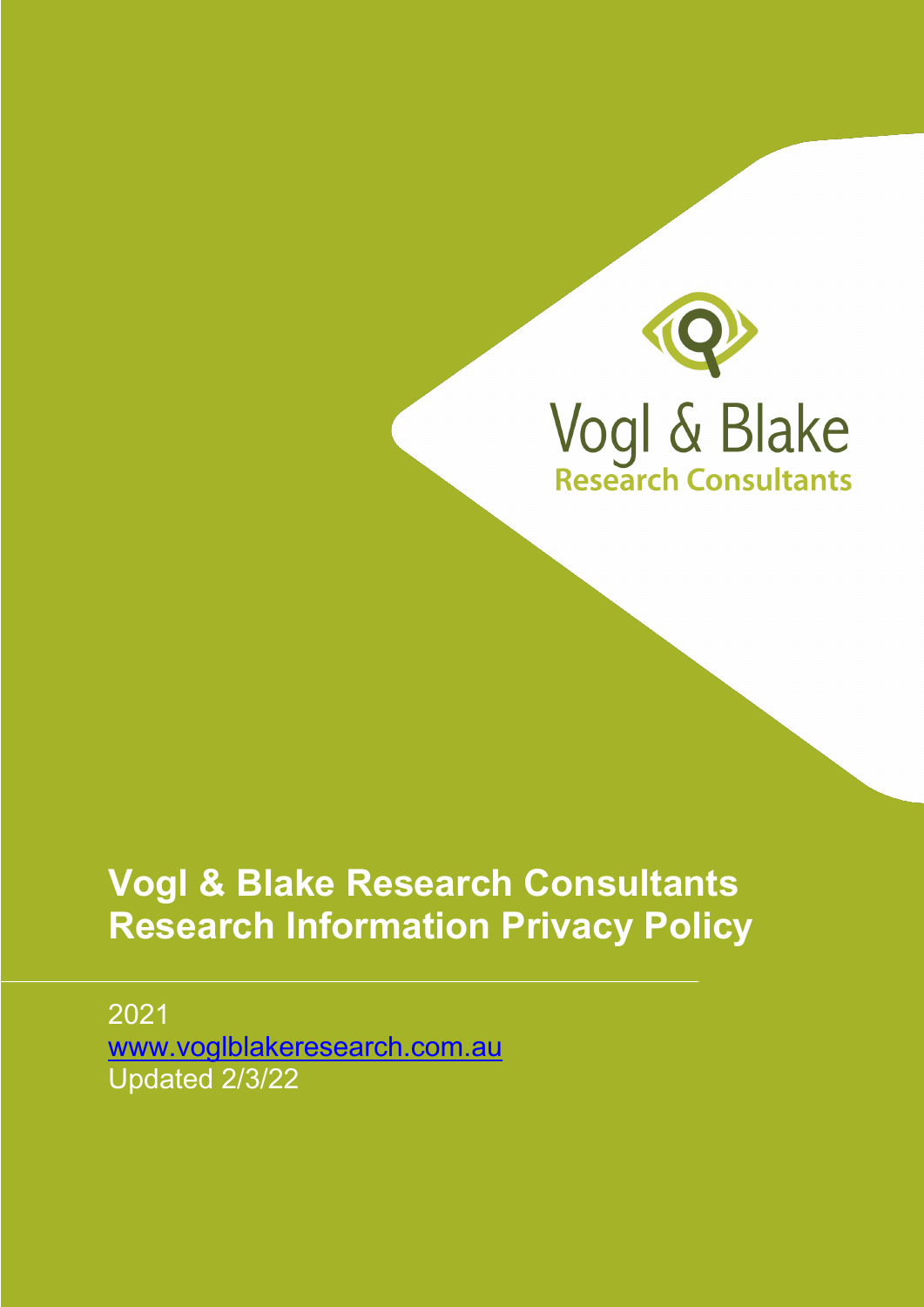# Privacy Policy



#### **1. Introduction**

Vogl & Blake value your privacy. We abide by the requirements of the Privacy Act 1988 (Privacy Act) and the Privacy Amendment (Enhancing Privacy Protection) Act 2012. in relation to the collection, use storage, disclosure and removal of your personal information and comply with other applicable laws protecting privacy including State and Territory health information legislation. We abide by the National Statement on Ethical Conduct in Human Research (2017, updated 2018).

We also have membership with the Research Society formerly the Association of Market and Social Research Organisations (AMSRS). The Research Society is the peak body in Australia for everyone engaged or interested in market, social and opinion research. Compliance with the Research Society Code of Professional Behaviour is a condition of membership.

### **2. Scope of policy**

This policy pertains to the personal information for individuals participating in Vogl & Blake research projects but where specified pertains also to clients.

#### **3. What is personal information and personal data?**

Personal information is any information that can be used to identify you. This may include your name, address, telephone number, email address and profession or occupation. If the information we collect personally identifies you, or you are reasonably identifiable from it, the information is personal information.

#### **4. When do we collect personal information?**

Vogl & Blake collect personal information for the purposes of research.

#### **5. How do we collect your personal information?**

This information is collected directly from you in the case of a research participant and from you/an authorised representative in the case of our clients. Prior to collecting information from you as a research participant – Vogl & Blake provide you with a consent form. This consent form details what the research is about; who it is for; information around confidentiality and your rights; how your data will be stored and how long for; how your data will be presented to the client. In the case of a research participant under the age of 18, both parental/guardian consent and research participant consent is obtained.

#### **6. What do we do with your information?**

As a research participant – your information is presented back to clients in a de-identified way. The data that is presented to clients is presented in such a way that your identity cannot be inferred including via deductive disclosure (i.e., through cross-analysis, small samples, or through combining the information with secondary data).

On occasion clients may be invited to observe research focus group sessions. This will never be done without your prior knowledge and consent.

In instances where research participants may be considered vulnerable, clients may be asked to provide a psychologist/counsellor to be in attendance during research focus groups. This will never happen without your prior knowledge and consent.

#### **7. Security of your information (how is your data looked after?)**

The security of your personal information and data is important to us and we take every reasonable step to protect this. Information that is collected throughout the research project (such as interview recordings, focus group or survey responses) is stored on a password protected computer throughout the duration of the research project. If required, it is then stored securely on Australian servers. Generally, this data is kept for 5 years (this may change according to the nature of the project) and after this time, the data is destroyed. Vogl & Blake will always inform you of the length of time that your data will be retained in the participant consent form that you will be required to sign prior to participating in any research.